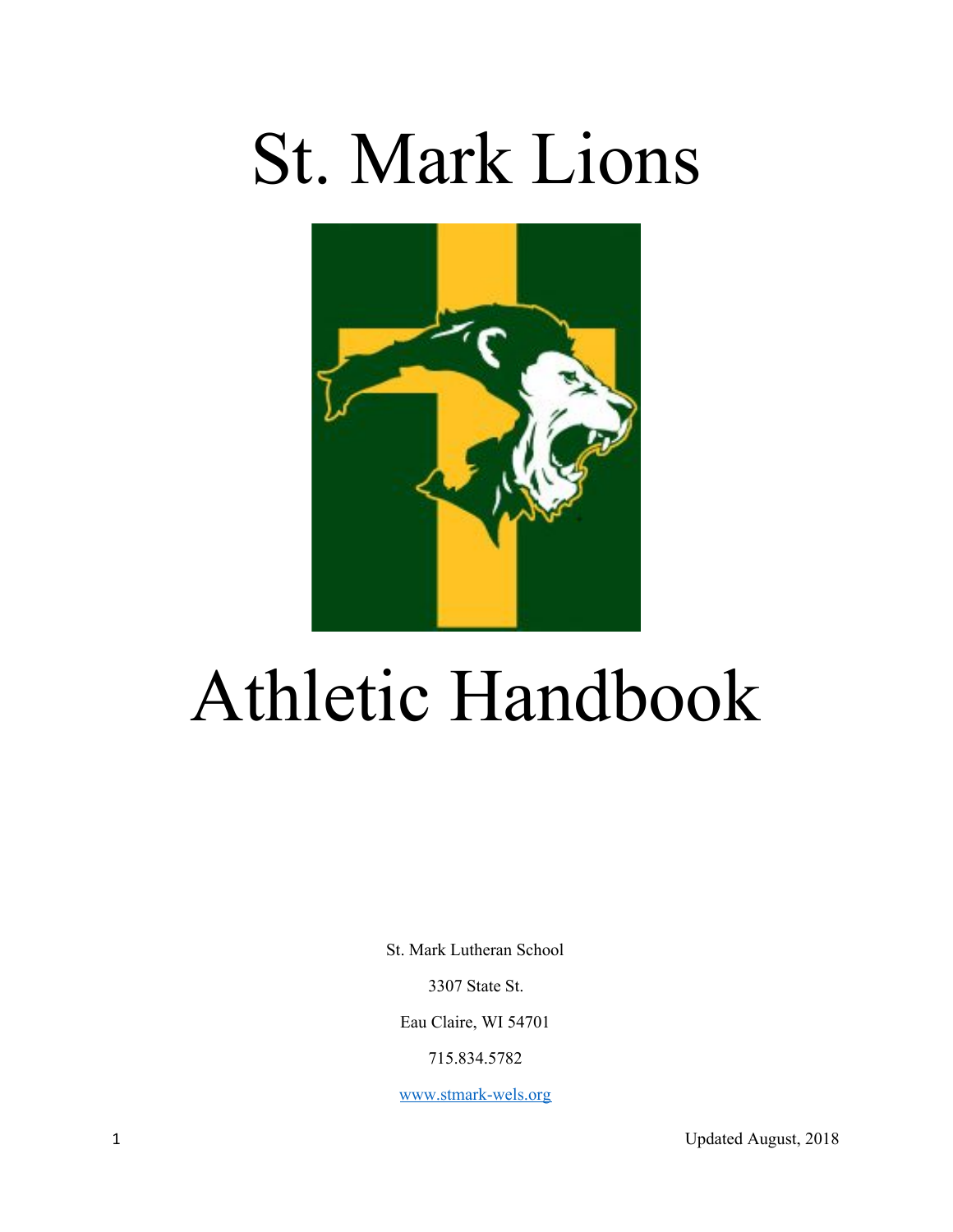#### **Section I - Philosophy and Goals**

#### **St. Mark's Athletic Program Philosophy**

St. Mark's primary purpose is to provide families with a Christ-centered education. This Christ-centered philosophy carries over into our athletic program. I Corinthians 10:31 tells us, "So whether you eat or drink or whatever you do, do it all for the glory of God." Co-curricular sports give student athletes the opportunity to use their God-given abilities to bring glory to God's name and reflect His love. Through athletics we strive to increase a student's self esteem, work ethic, leadership abilities, and understanding of teamwork. In addition, we strive to provide an enjoyable, vigorous, and safe experience in a Christian environment. We believe athletics is an extension of the total educational process at St. Mark's Lutheran School.

#### **Goals of our Athletic Program**

1) Glorify God.

2) To develop character traits such as: self-discipline, self-esteem, responsibility, leadership, and teamwork. At the same time demonstrating self-control under pressure, defeat, and failure, as well as proper acceptance of success and victory.

3) To develop a greater degree of the fundamental skills and a knowledge of the rules appropriate to each grade level.

4) To help and prepare our students for participation in advanced levels of athletics.

5) To provide a Christian witness to all our members and to our community and to demonstrate by example the fruit of faith in athletic competition.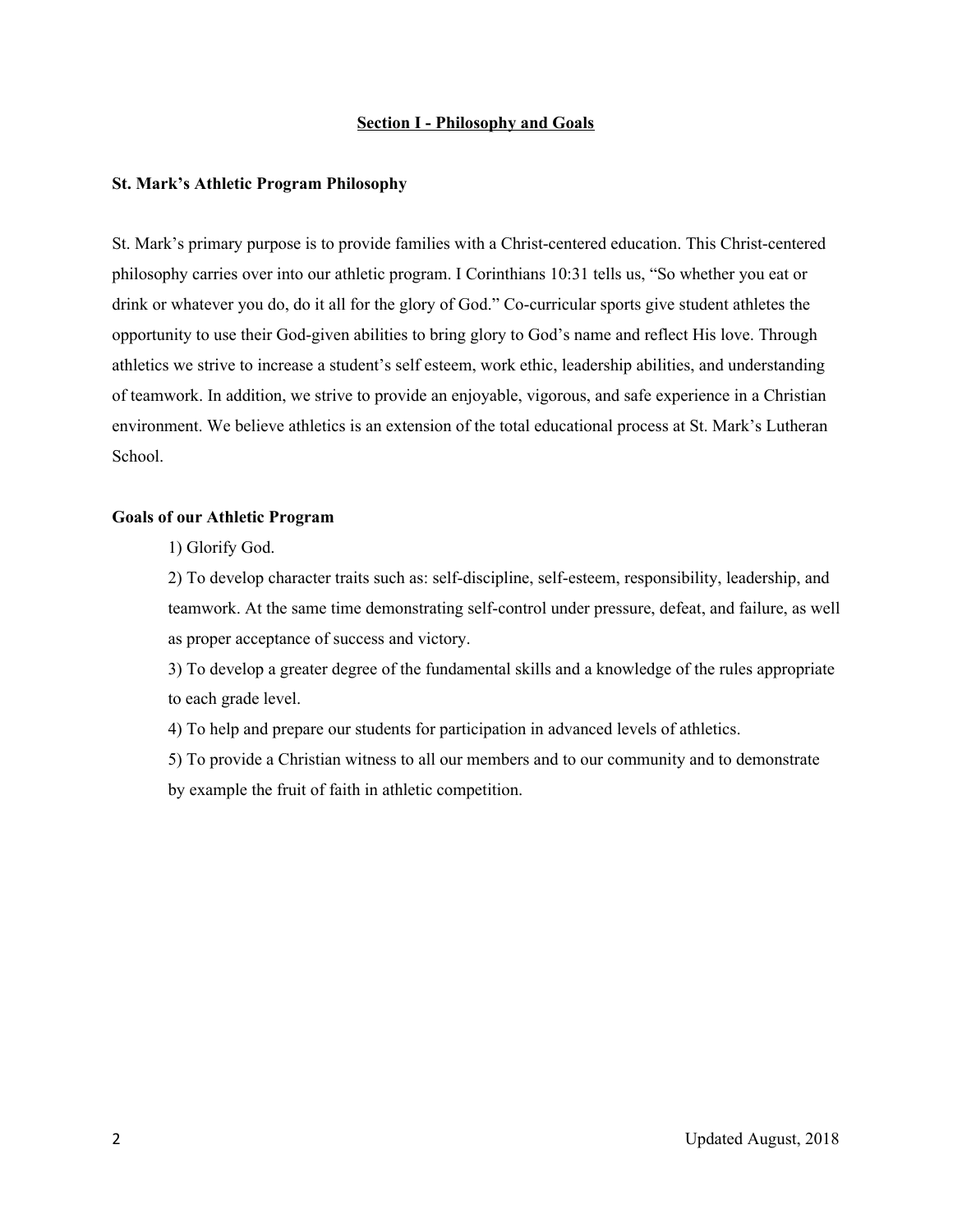#### **Section II – Codes of conduct**

It is exciting to be part of St. Mark's athletic program. As we strive to do things in an orderly manner, the following guidelines have been established to help maintain a high-quality, Christ-centered program.

#### **Coaches**

Coaches and assistant coaches are expected to maintain a high level of Christian behavior, sportsmanship, professionalism, and integrity both on and off the playing field. Coaching duties include keeping the "fun" in sports, developing God-given athletic abilities, teaching sport-specific skills, and instilling in the players an appreciation for the game. In detail, coaches are expected to...

- Uphold proper Christian conduct in the light of I Corinthians 10:31 "So whether you eat or drink or whatever you do, do it all for the glory of God."
- Treat every player, opposing coach, official, parent, and administrator with respect and dignity.
- Learn the fundamental skills, rules, teaching and evaluation techniques, and strategies of his/her sport.
- Communicate to his/her players and their parents the rights and responsibilities of individuals on the team.

#### **Players**

Children play sports to have fun, develop God-given abilities, and learn sport-specific skills. Players have a responsibility to their team, coach, and our school. In detail, players are expected to...

- 1. Learn and be willing to cooperate with coaches and fellow teammates.
- 2. Display Christian conduct. In the event an individual fails to demonstrate Christian behavior as determined by the coach, he/she will receive a warning and the parents will be contacted. After the second occurrence the parents will be contacted and the player will be suspended from the next game. On the third infraction the child will no longer be part of the team.
- 3. Attend all practices and games unless excused by a parent prior to the event, either verbally or by note. Players missing a practice prior to a game will not be allowed in the starting line-up. An unexcused absence will result in a suspension the following game.
- 4. Be reliable. Players must be present at practices and games 75% of the time to receive recognition as being part of the team. We encourage families to put their St. Mark's school team first.
- 5. Put academics before athletics. In accordance with our student handbook, children who faithfully work to their potential in their schoolwork and who regularly demonstrate proper conduct will be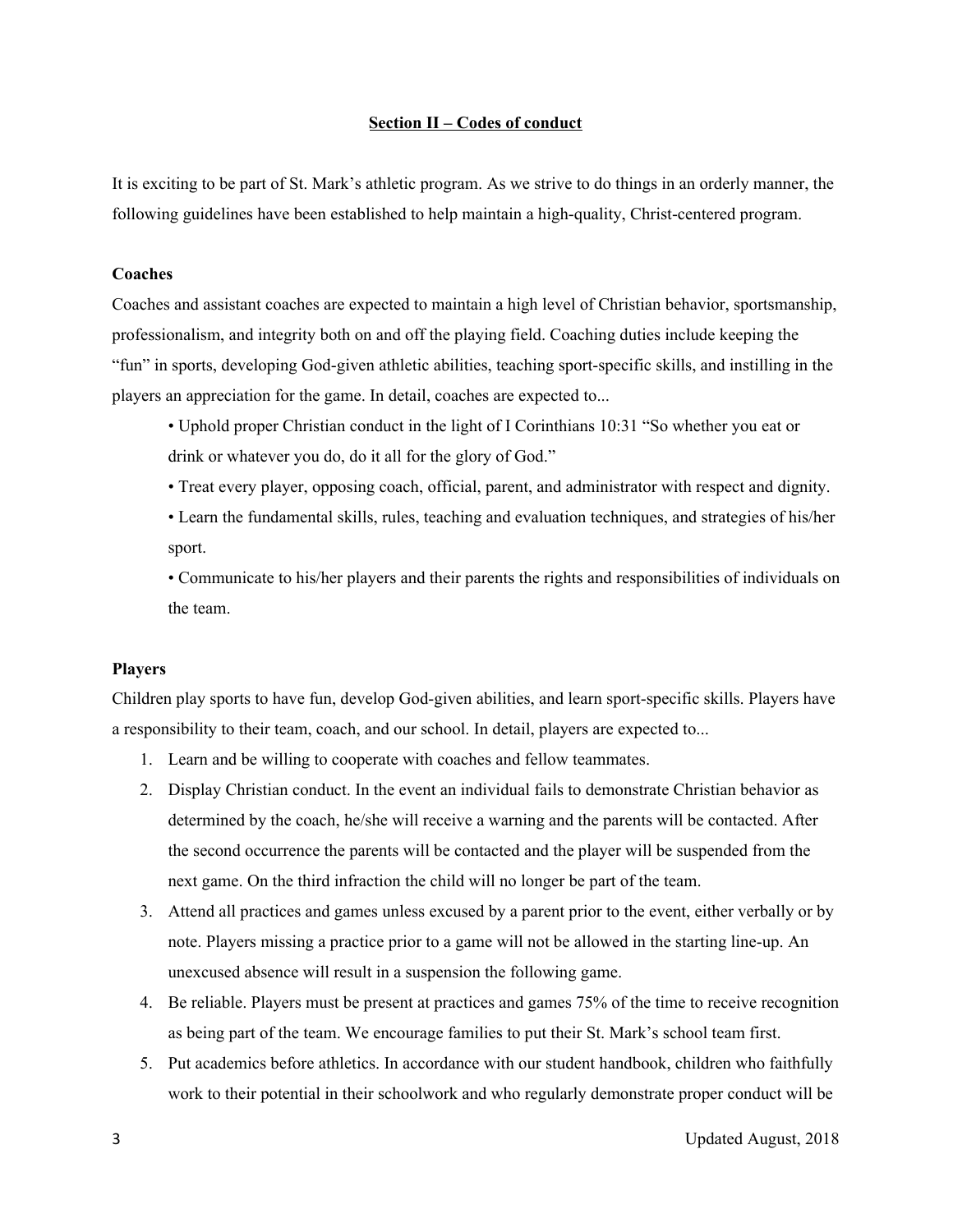encouraged and welcome to participate in extracurricular activities. Students not meeting academic requirements set by parents and teachers will be ineligible to participate in interscholastic sports until requirements are met.

#### **Parents**

Just as coaches and players strive to reflect the love of our Savior in their words and actions, parents are encouraged to do the same. Parents participate in games by watching, cheering, and supporting the efforts of all participants of the game. The following guidelines are expected to be followed by all St. Mark's parents. Parents are expected to...

- Gain an understanding and appreciation for the rules of the contest.
- Reflect the love of their Savior at all times that their words and actions may influence the behavior of children and other spectators.
- Recognize and appreciate skilled performance regardless of affiliation.
- Acknowledge officials as authoritative figures understanding that mistakes will be made.
- Never criticize a coach in a public manner or coach from the sideline.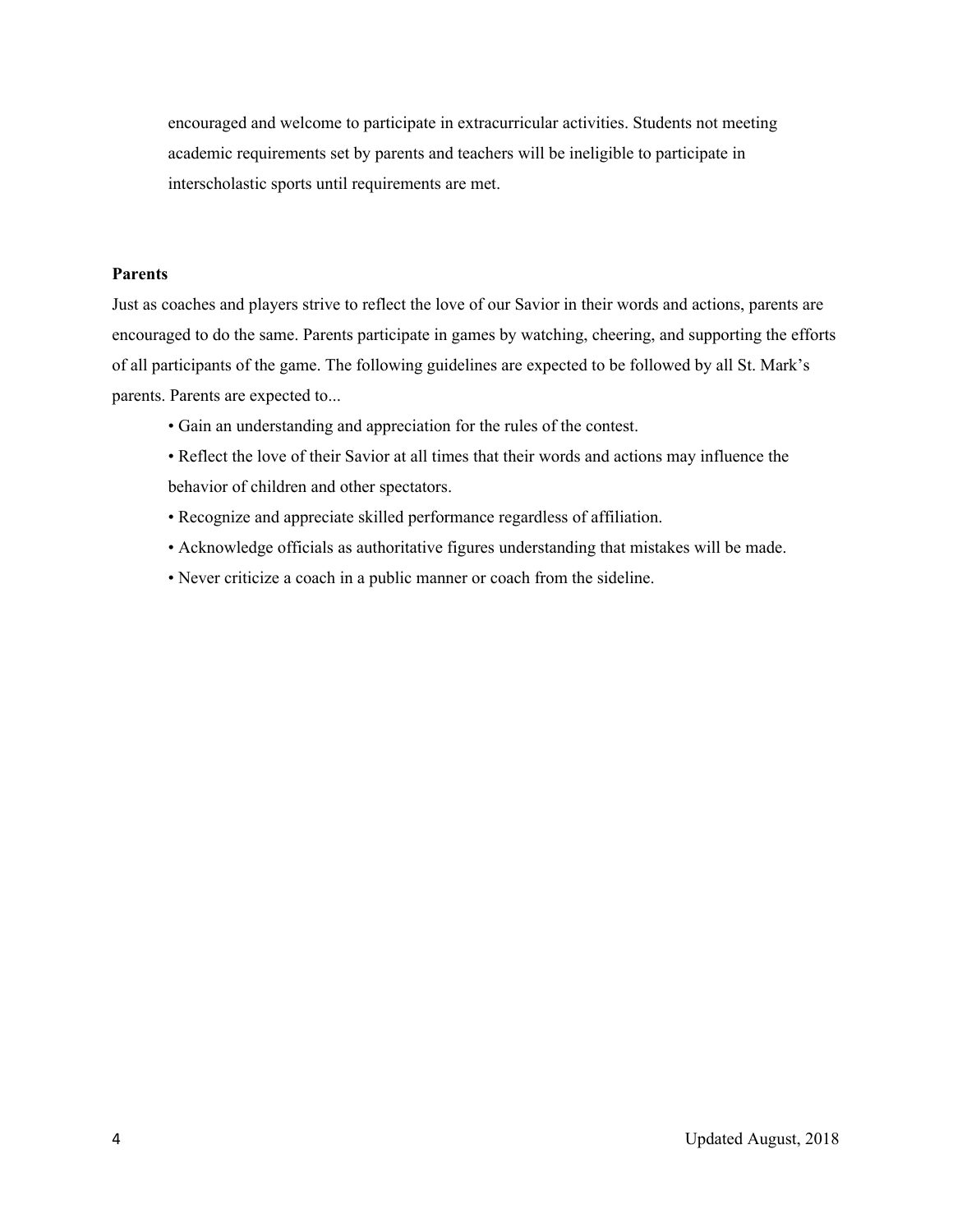#### **Section III – Interscholastic Athletic Activities**

#### **Chippewa Valley Lutheran Conference**

St. Mark is a member of the Chippewa Valley Lutheran Conference (CVLC). The CVLC is an athletic conference made up of all Lutheran (WELS and CLS) schools in the Eau Claire and surrounding areas. There are four schools in the CVLC: Messiah Lutheran, Eau Claire, St. Paul's, Menomonie, and St. John's, Neillsville. The CVLC serves as our governing body when it comes to rules and guidelines for each individual sport.

#### **Athletic Seasons**

#### **Girls' Volleyball**

1. Volleyball is offered to girls in grades 4-8

2. The season is from the beginning of the year to approximately the middle of October.

3. A schedule for practices and tournaments will be given at the start of the season.

4. Uniforms: Tops are provided. Shorts and knee pads are the responsibility of the girl.

5. Fee: \$10

#### **Co-ed Soccer**

1. Soccer is offered to boys and girls in grades 5-8.

2. Depending on numbers, 4th graders may be allowed to play.

3. The season is from the beginning of the school year to approximately the middle of September.

4. A schedule for practices and tournaments will be made available at the beginning of the season.

5. Uniforms: Jersey is provided. Shin guards and shorts are player's responsibility.

6. Fee: \$10

#### **Flag-Football**

1. Flag-football is offered to boys in grades 4-8.

2. The season is from the beginning of the school year to approximately the middle of October.

3. A schedule for practices and tournaments will be made available at the beginning of the season.

4. Uniforms: Jersey is provided. Mouth guard and shorts are player's responsibility. (Cleats are highly recommended.)

5. Fee: \$10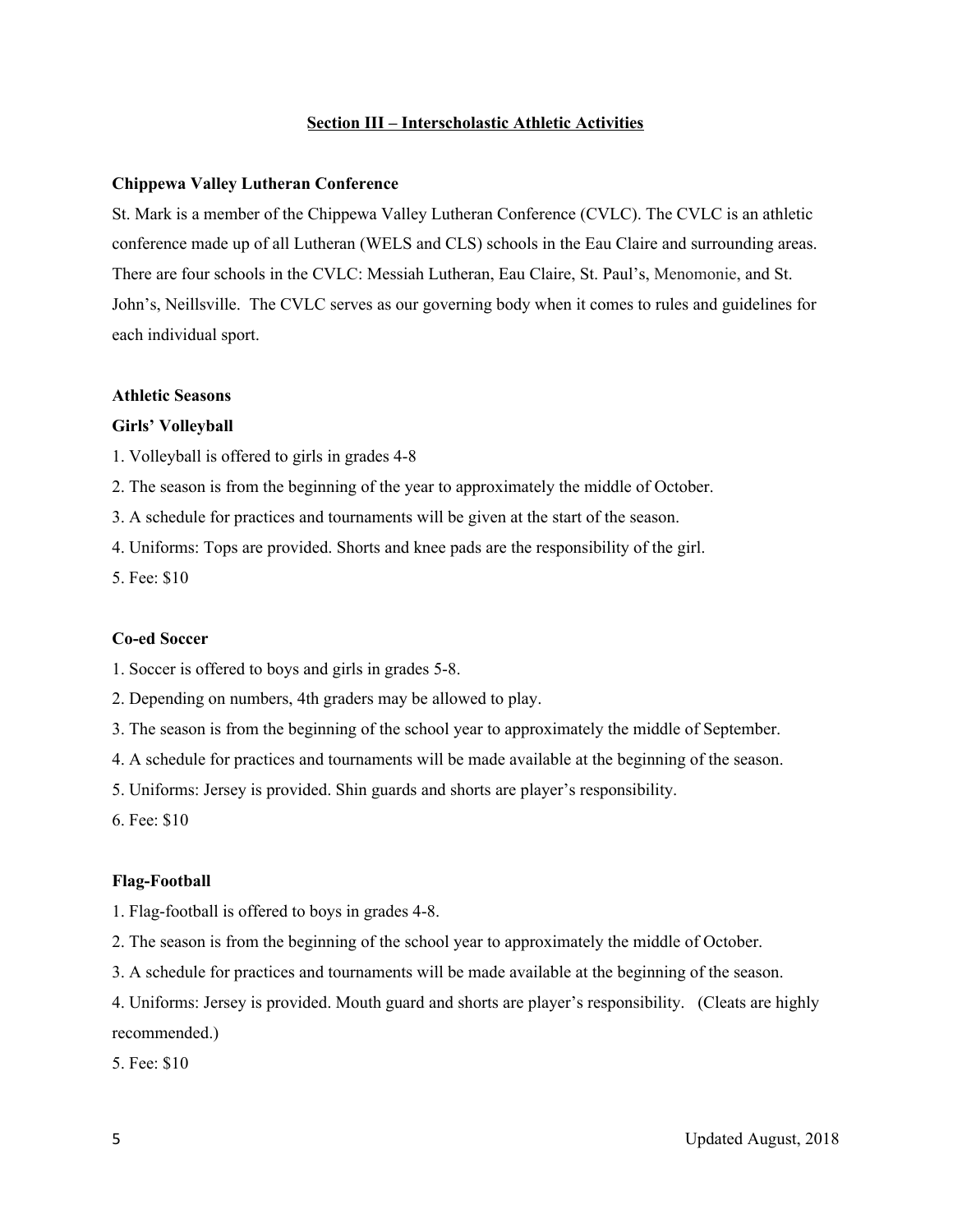#### **Basketball**

1. Offered to boys and girls in grades 4-8

2. Girls may participate on the dance/cheer team at the same time.

3. The season begins roughly the first week of November and concludes by the end of February or early March. The boys schedule is more heavy in November/December whereas the girls schedule is heavier in January/February

4. A practice and game schedule will be sent home prior to the season.

5. In the event that school is closed due to weather, all activities will be cancelled for that day as well.

6. Uniforms: Jersey and shorts provided for A-Teams. B-Teams will for sure receive a Jersey top, but

based on numbers and size players might have to provide shorts. **Only white undershirts or matching**

#### **uniform color undershirts should be worn under uniforms.**

7. Fee: \$10

#### **Cheer/Dance Team**

1. Offered to girls in grades 5-8

2. Girls may participate in basketball at the same time.

3. The season begins in November and concludes in February.

4. A practice schedule will be sent home prior to the season.

5. A cheer/dance schedule for games will be sent home early in the season.

6. Uniforms: Will be provided.

6. Fee: N/A

#### **Track and Field**

- 1. Offered to boys and girls in grades K-8
- 2. One conference track meet in May.
- 3. Practices will be done in school.
- 4. Uniforms: Shirts and shorts are player's responsibility.
- 5. Fee: N/A

#### **Interscholastic Teams/Participation**

In seasons such as volleyball and basketball, team levels are formed.

**A-teams** shall be comprised mainly of 7th and 8th graders. Players from grades 5 and 6 may be used as well based on enrollment and/or skill as deemed by the coach. The focus at this level is skill development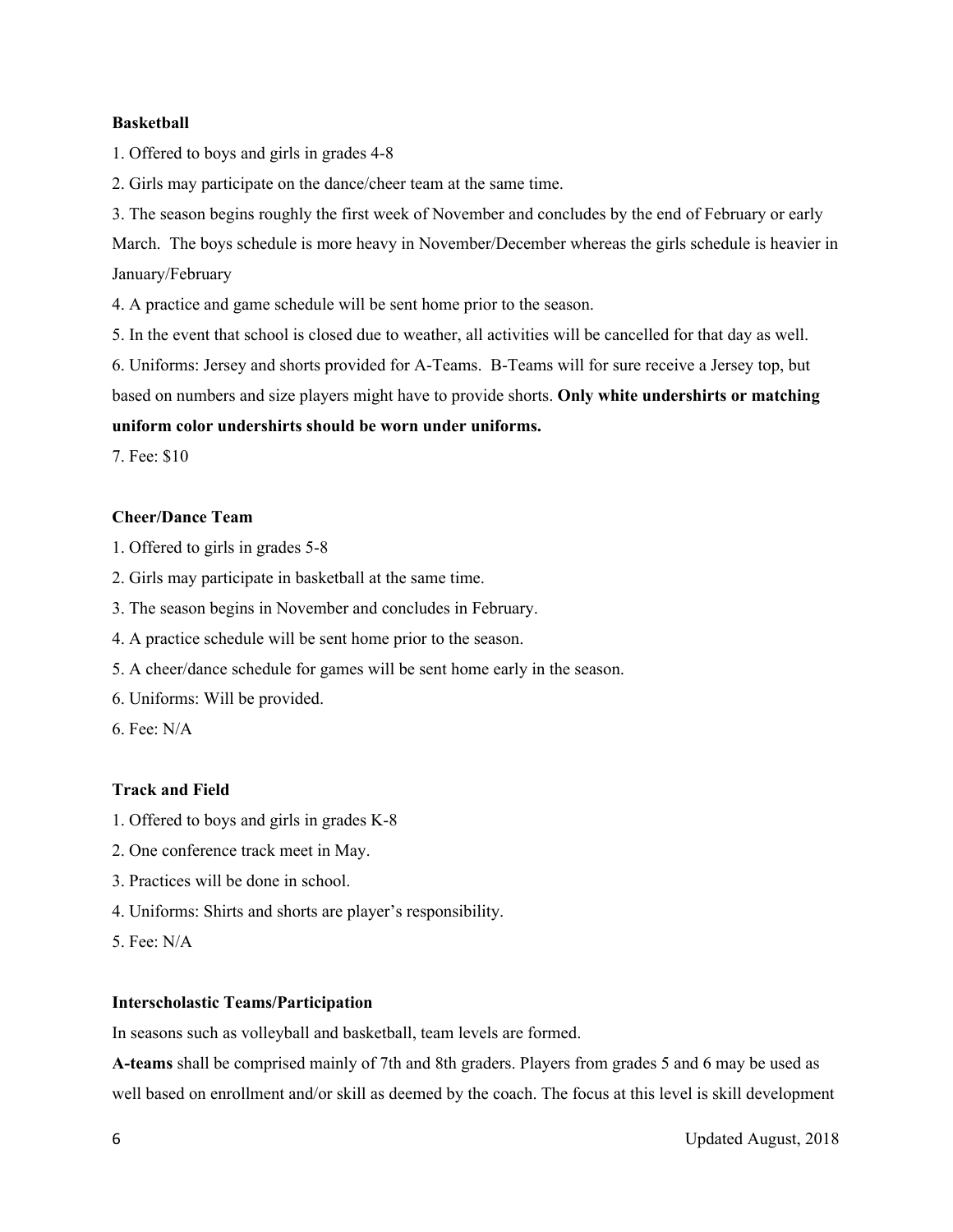and competition. Playing time in games will vary according to the player's skill, attitude, and determination.

**B-teams** shall be comprised mainly of 5th and 6th graders. Players from grade 4 may be used as well based on enrollment. The focus at this level is fundamental skill development and game participation. The coach's aim at this level is to afford each player an opportunity to participate in games and develop skills.

#### **Playing Time**

• B-team: Strive to give equal playing time to 5th and 6th graders, 4th graders will receive less time. • A-Team: Strive to give all players meaningful playing time, but might not mean equal playing time. Players who have been faithful in the classroom, work hard, listen well, encourage others, and demonstrate skill will receive more playing time.

#### **Player Advancement**

• Players may be moved up because a team does not have enough players to field a team with adequate reserves.

• The number of players moved up is determined by the head coach with approval of the athletic director.

• Players chosen to move up will be those that can best participate in a higher level of competition. The two most common determinants are: 1) skill level and 2) physical size/development.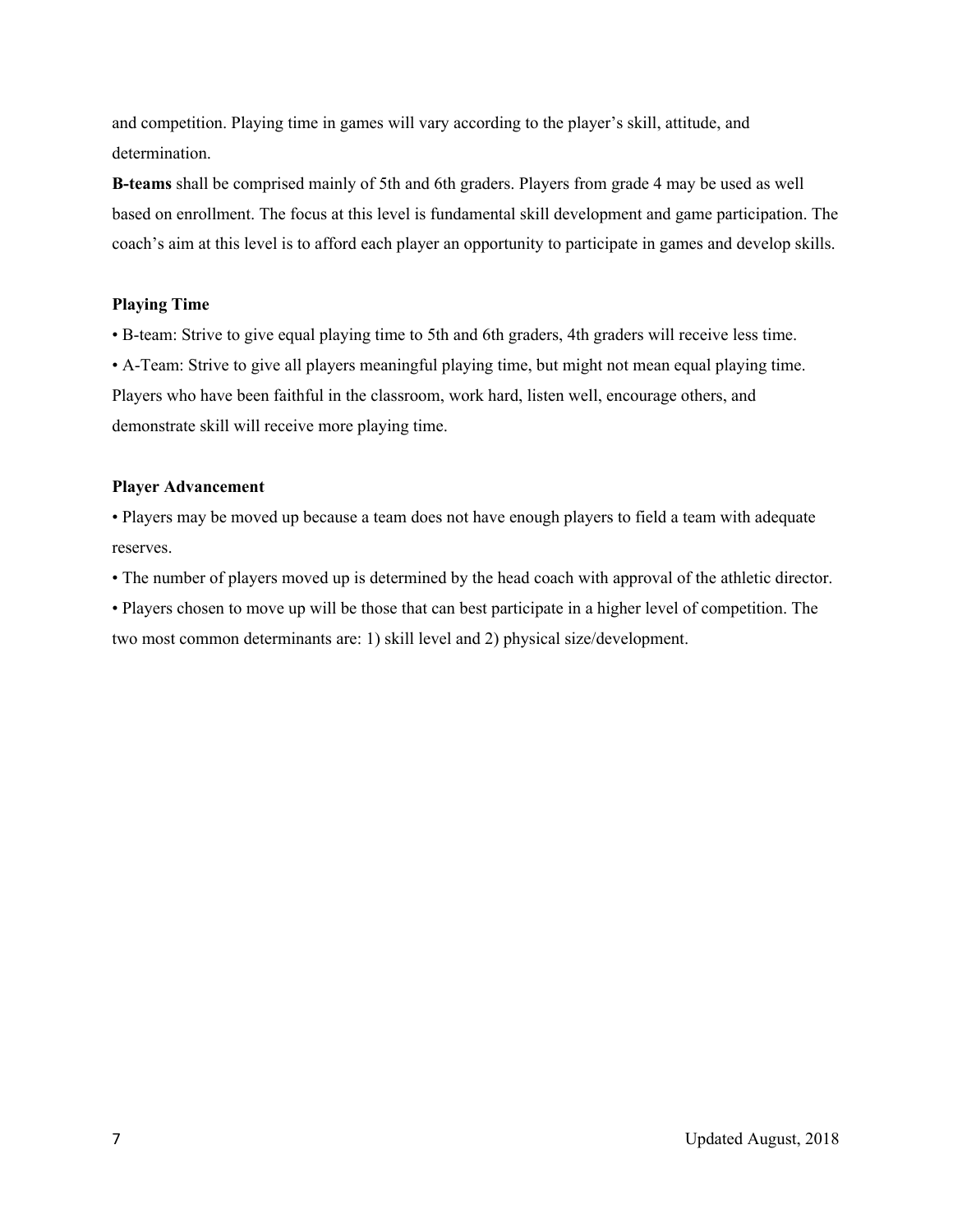#### **Section IV - Athletic Eligibility Policy**

We at St. Mark's realize the importance of using our God-given talents through participating in co-curricular athletic activities. While we realize that this is important, we also realize that it is important to use our talents academically. Because of this, we have established a policy regarding eligibility standards at St. Mark's.

- 1. All core classes (Religion, Math, History, Science, and Language Arts) must be at a C- average or higher at any time during the school year. Students not obtaining this level will not be able to participate in contests or practices for a period of two weeks. At the end of this time period if the average is at a C- or higher, the student will be reinstated. If the student does not have a Caverage or higher at this time, he/she will be reevaluated at the end of the quarter.
- 2. A student may not participate in a practice or contest if he or she did not attend school on the day of the practice or contest. The only exception would be for an excused absence approved through the school principal.
- 3. Students who attend another public school are not allowed to participate in St. Mark extracurricular activities.
- 4. Students who are members of St. Mark but are homeschooled are allowed to fully participate in St. Mark extracurricular activities.
- 5. Students from St. Paul's Lutheran, Bloomer are allowed to play with St. Mark all other cases will be brought to the St. Mark Board of Education for case by case consideration.
- 6. Events such as Luther Prep tournament and games attached to this tournament will be open to all members of St. Mark since it is meant for the recruitment and exposures to our Luther Prep.

Parents have the authority to establish higher standards for their children than stated in this policy.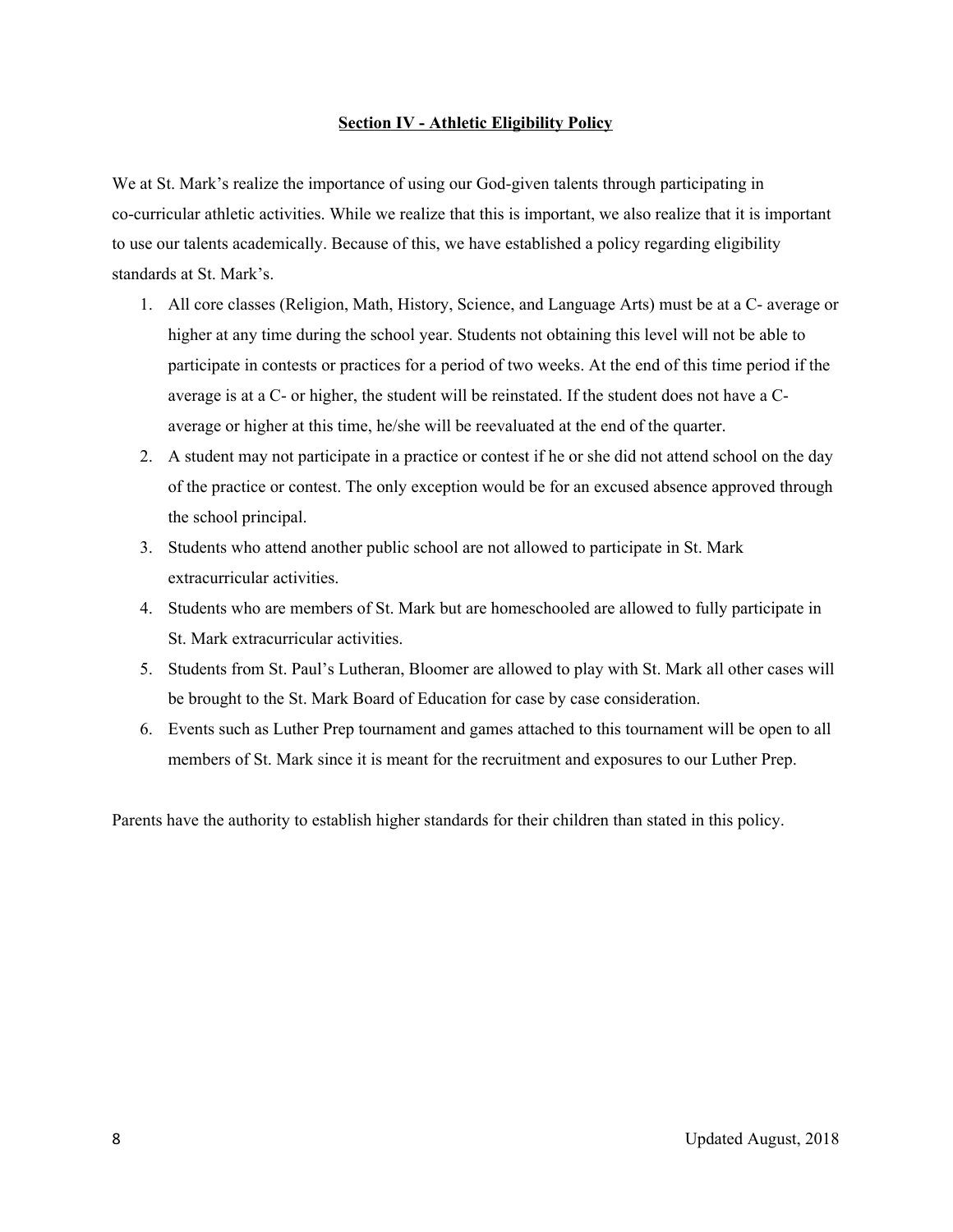#### **Section V – Addressing Concerns**

At times, there may be a question or concerns about athletics at St. Mark's. It is important to establish and follow an orderly way to address these items.

Parents may contact a coach about the following concerns:

- Child behavior
- Physical and mental treatment of a child
- Ways to improve

The following topics are inappropriate for a parent to discuss with a coach:

- Playing time
- Team strategy and play calling
- Other student-athletes
- Officiating

Please bring your questions and concerns to the proper person so that it may be addressed promptly and properly. Please follow the outlined chain of command when bringing up concerns.

1) Speak with the coach.

2) If the question or concern is not satisfactorily addressed, the coach and parent should bring the issue to the athletic director.

3) If the question or concern is not satisfactorily addressed, the coach, parent and athletic director should bring the issue to the principal.

4) If the question or concern is not satisfactorily addressed, the coach, parent, athletic director and principal should bring the issue to the attention of the school board chairman.

5) If the question or concern is not satisfactorily addressed, the school board chairman will include the item on the agenda of the next available school board meeting.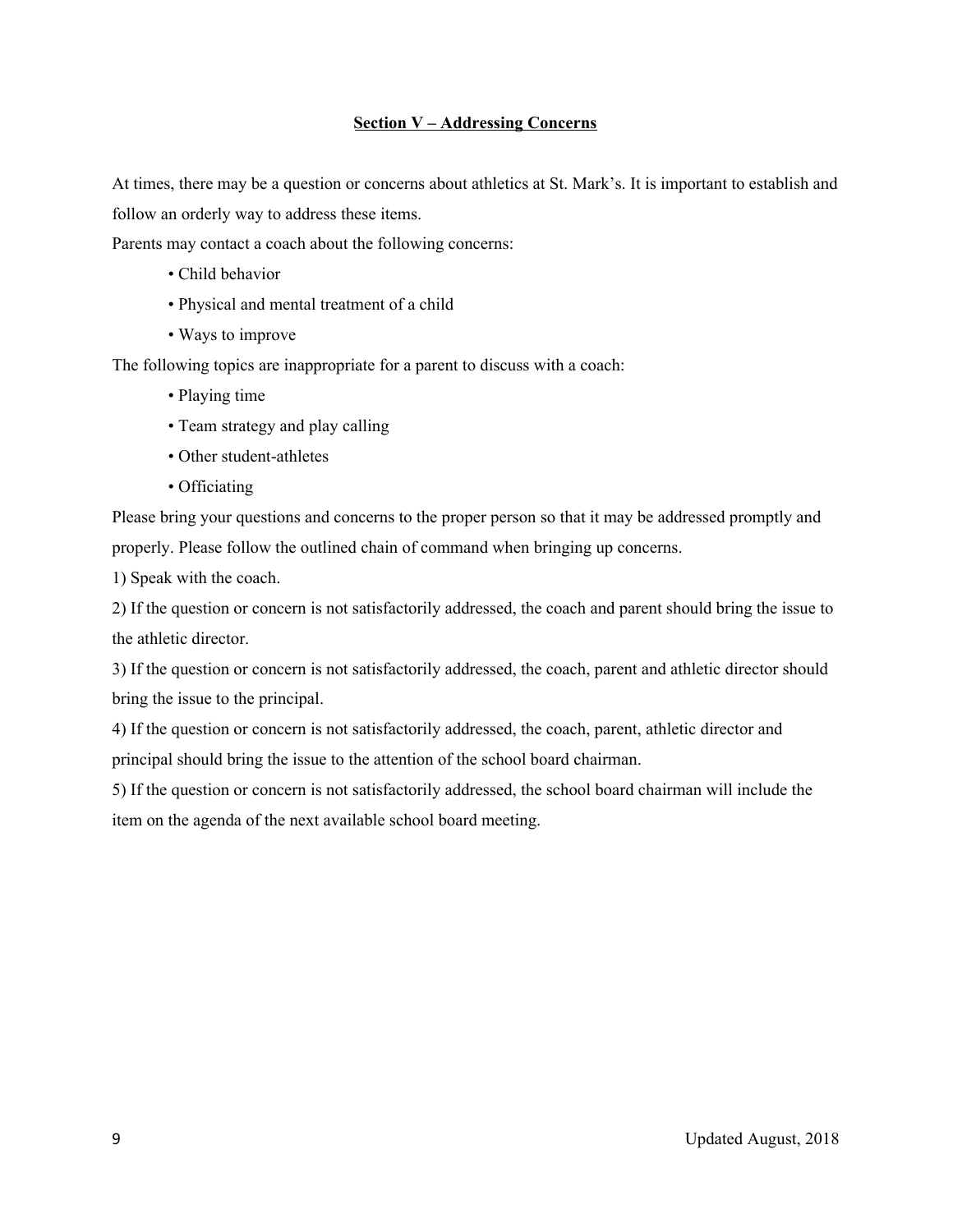#### **Section VI – Absences**

The expectation is that players attend all practices and games.

### **Parents are expected to excuse their child from a game or practice prior to the absence. The notice should be made by written note, email, or phone call.**

If a player is absent from school, he/she may not participate in that day's practices or games. Players must be present at practices and games 75% of the time to receive recognition as being part of the team. We encourage families to put their St. Mark's school team first.

#### **Section VII – Transportation**

Parents are responsible for securing transportation for their child(ren) to and from away games. Requesting a ride from a coach should be the last resort.

#### **Section VIII – Parent Volunteering**

The livelihood of our athletic program depends on parent volunteers. It is an expectation that parents assist with concessions, scoreboard, clean-up, etc.

We are very thankful and appreciative for the volunteer hours put in by parents. It is blessing to our school and to our athletic program.

#### **Section IX After School responsibility**

Players are not allowed to stay after school without proper supervision. St. Mark does provide after school care if that is needed. The exceptions are as followed:

- 4 or 4:30 Games-If there is a game beginning at those times there will be a supervised study hall before the game.
- 4:45 pm or Later Games or Practice-There is NO study hall for these players. You must make alternative arrangements such as after-school care, friend's house, or someone else watching them. It does not matter what grade your son/daughter is in, they can not be left alone.